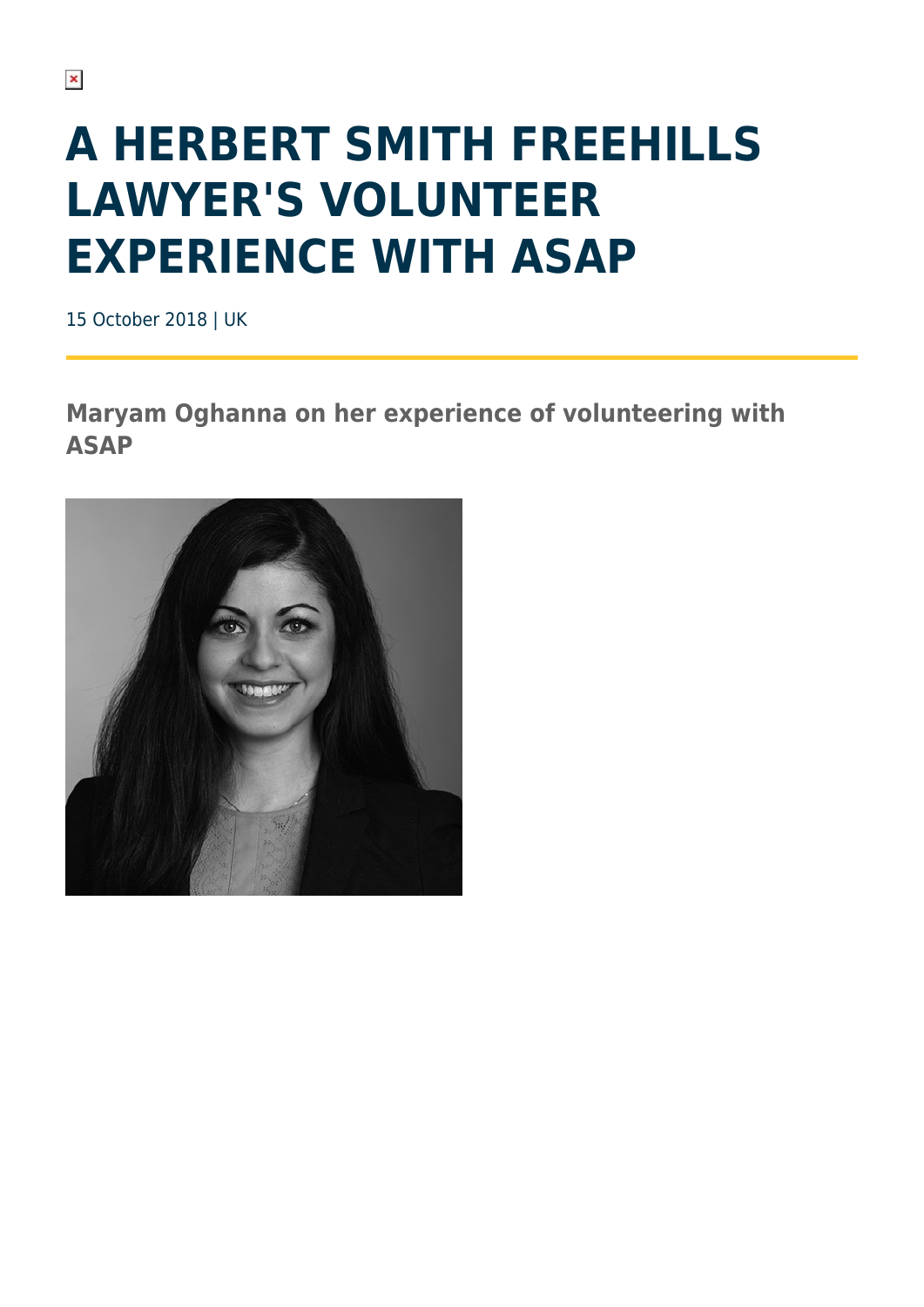I joined ASAP as a duty scheme advocate in August 2017. I had been interested for a long time in volunteering with people who have left their countries to try to seek asylum in the UK. My family are from Iraq, and after the first Gulf War we claimed asylum in the UK when I was 3 years old. Due to this, I have always been conscious of the rights of those seeking asylum in the UK and had been aware of the work that ASAP does for some time before I became a duty scheme advocate.

I qualified as a solicitor in 2016, working in the commercial litigation department at a city law firm; Herbert Smith Freehills. I passed my higher rights of audience qualification soon after and I immediately took the opportunity to apply to ASAP so that I could use these skills to assist in a sector I had wanted to volunteer in for so long.

The experience so far with ASAP has been fantastic. The training for duty scheme advocates was both thorough and inspiring, and it has been great to work with the dedicated, expert team at ASAP.

The experience in the Asylum Support Tribunal itself has been hugely rewarding. On a personal level, it has developed my confidence and skills in presenting a legal argument, as well as developing an ability to digest large amounts of information in a very small period of time. More importantly, it is very rewarding to feel that you have been able to prevent someone from becoming homeless and have had a positive impact in their lives. Although we don't always win the appeals, there is no doubt that the advice and listening ear that we provide to the appellants is hugely important, especially in terms of advising them of the next steps that they might be able to take to improve their circumstances.